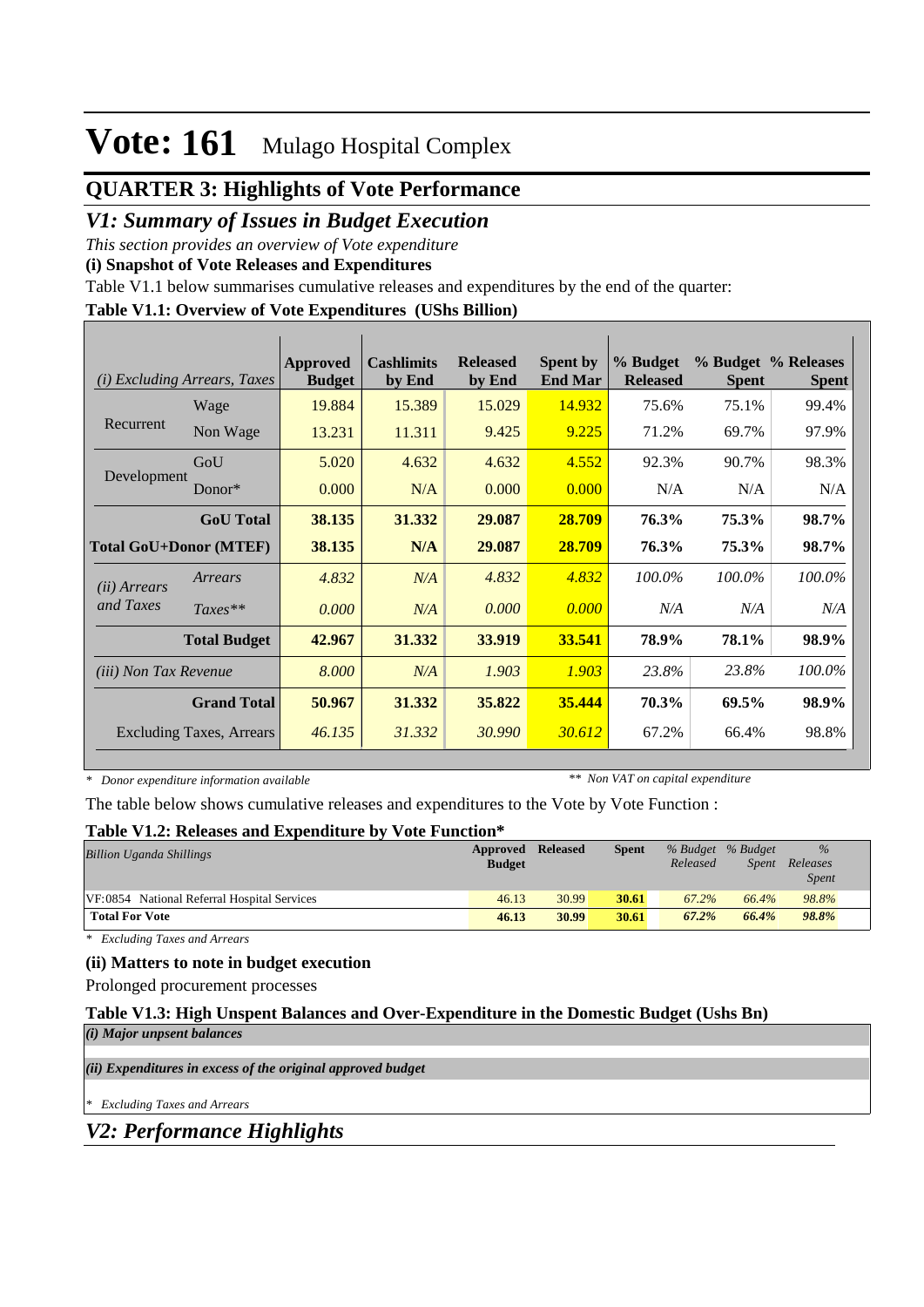### **QUARTER 3: Highlights of Vote Performance**

*This section provides highlights of output performance, focusing on key outputs and actions impelemented to improve section performance.*

### **Table V2.1: Key Vote Output Indicators and Expenditures\***

| Vote, Vote Function<br><b>Key Output</b>                 | <b>Approved Budget and</b><br><b>Planned outputs</b>    |           | <b>Cumulative Expenditure</b><br>and Performance |         | <b>Status and Reasons for</b><br>any Variation from Plans |       |
|----------------------------------------------------------|---------------------------------------------------------|-----------|--------------------------------------------------|---------|-----------------------------------------------------------|-------|
| Vote Function: 0854 National Referral Hospital Services  |                                                         |           |                                                  |         |                                                           |       |
| <b>Output: 085401</b>                                    | <b>Inpatient Services - National Referral Hospital</b>  |           |                                                  |         |                                                           |       |
| Description of Performance: 140,000 admissions.          |                                                         |           | 91,971 admissions.                               |         | Reduction in figures is due to<br>the ongoing renovation  |       |
|                                                          | 710,000 inpatient days.                                 |           | 373,340 inpatient days.                          |         |                                                           |       |
|                                                          | 32,000 deliveries                                       |           | 27252 deliveries                                 |         |                                                           |       |
|                                                          | 18,000 surgical operations.                             |           | 11,388 surgical operations.                      |         |                                                           |       |
|                                                          | 85% bed occupancy rate                                  |           |                                                  |         |                                                           |       |
|                                                          | Average length of stay (ALOS)<br>4days                  |           |                                                  |         |                                                           |       |
| Performance Indicators:                                  |                                                         |           |                                                  |         |                                                           |       |
| Number of major operations<br>done                       |                                                         | 1,800     |                                                  | 985     |                                                           |       |
| Number of lab procedures<br>carried out                  |                                                         | 1,600,000 |                                                  | 1510208 |                                                           |       |
| No of inpatients attended to                             |                                                         | 140,000   |                                                  | 91971   |                                                           |       |
| <b>Output Cost:</b>                                      | UShs Bn:                                                | 24.819    | UShs Bn:                                         | 19.549  | % Budget Spent:                                           | 78.8% |
| <b>Output: 085402</b>                                    | <b>Outpatient Services - National Referral Hospital</b> |           |                                                  |         |                                                           |       |
| Description of Performance: 860,230 General outpatients. |                                                         |           | 415,267 General outpatients.                     |         | Variation in figures is due to                            |       |
|                                                          |                                                         |           |                                                  |         | ongoing renovations                                       |       |
|                                                          |                                                         |           | 46,471 emergencies                               |         |                                                           |       |
|                                                          | 58,791 emergencies                                      |           | 135,410 specialised cases.                       |         |                                                           |       |
|                                                          | 236,000 specialised cases.                              |           | 23,509 Ante natal attendances.                   |         |                                                           |       |
|                                                          | 22,000 renal dialysis sessions.                         |           |                                                  |         |                                                           |       |
|                                                          | 26,000 Ante natal attendances.                          |           |                                                  |         |                                                           |       |
|                                                          | 150,000 immunisations                                   |           |                                                  |         |                                                           |       |
|                                                          | 1,200 family planning<br>attendances.                   |           |                                                  |         |                                                           |       |
|                                                          | 80,000 physiotherapy<br>attendances.                    |           |                                                  |         |                                                           |       |
|                                                          | 2,000 counseling $&$ testing for<br>HIV cases           |           |                                                  |         |                                                           |       |
|                                                          | 35,000 plaster of paris(POP)<br>cases.                  |           |                                                  |         |                                                           |       |
| Performance Indicators:                                  |                                                         |           |                                                  |         |                                                           |       |
| No of specialised outpatient                             |                                                         | 236,000   |                                                  | 135410  |                                                           |       |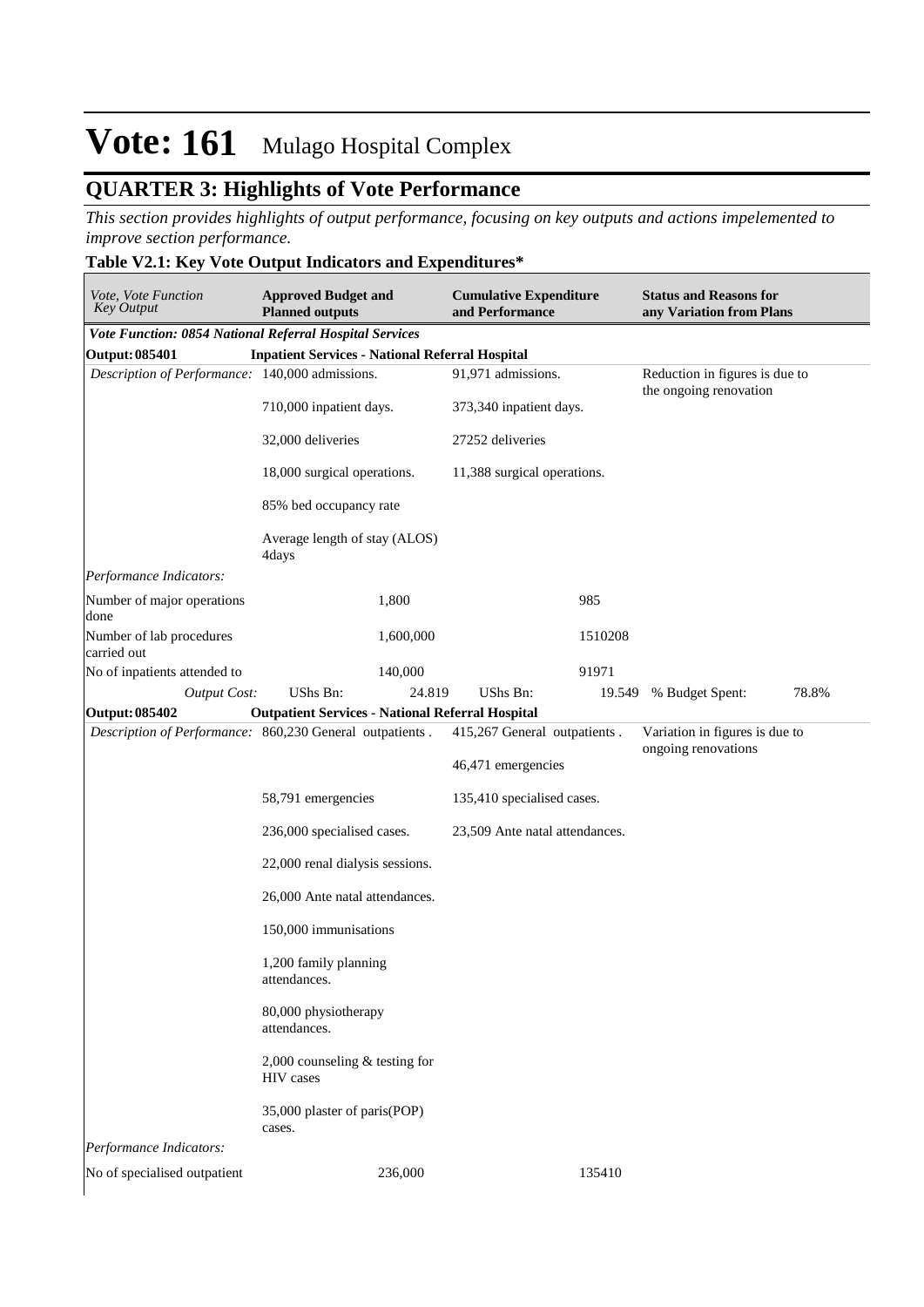## **QUARTER 3: Highlights of Vote Performance**

| Vote, Vote Function<br><b>Key Output</b>                  | <b>Approved Budget and</b><br><b>Planned outputs</b> |         | <b>Cumulative Expenditure</b><br>and Performance                             |       | <b>Status and Reasons for</b><br>any Variation from Plans |       |
|-----------------------------------------------------------|------------------------------------------------------|---------|------------------------------------------------------------------------------|-------|-----------------------------------------------------------|-------|
| cases attended to.                                        |                                                      |         |                                                                              |       |                                                           |       |
| No of general outpatients<br>attanded to.                 |                                                      | 860,230 | 415267                                                                       |       |                                                           |       |
| No of emergencies attended<br>to.                         |                                                      | 58,791  | 46471                                                                        |       |                                                           |       |
| <b>Output Cost:</b>                                       | UShs Bn:                                             | 2.380   | UShs Bn:                                                                     |       | 0.314 % Budget Spent:                                     | 13.2% |
| <b>Output: 085404</b>                                     | Diagnostic Services - National Referral Hospital     |         |                                                                              |       |                                                           |       |
| Description of Performance: 1,600,000 lab samples tested. |                                                      |         | 1,510,208 lab samples tested.                                                |       | Variation is due to the ongoing<br>renovation             |       |
|                                                           | 26,000 x-rays done                                   |         | 28,427 x-rays done                                                           |       |                                                           |       |
|                                                           | 4,200 C.T. Scans done                                |         | 2,702 C.T. Scans done                                                        |       |                                                           |       |
|                                                           | 32,000 Ultrasound scans done                         |         | 20,118 Ultrasound scans                                                      |       |                                                           |       |
|                                                           | 620 Nuclear medicine<br>investigations.              |         |                                                                              |       |                                                           |       |
|                                                           | 1,920 ECGs                                           |         |                                                                              |       |                                                           |       |
|                                                           | 1,960 Echos                                          |         |                                                                              |       |                                                           |       |
|                                                           | 100 Broncoscopy                                      |         |                                                                              |       |                                                           |       |
|                                                           | 518 Upper GIT<br>Endoscopy                           |         |                                                                              |       |                                                           |       |
|                                                           | 86 Lower GIT Endoscopy                               |         |                                                                              |       |                                                           |       |
|                                                           | 100 Cystoscopy                                       |         |                                                                              |       |                                                           |       |
| <b>Output Cost:</b>                                       | UShs Bn:                                             | 0.179   | UShs Bn:                                                                     | 0.111 | % Budget Spent:                                           | 61.8% |
| Output: 085405                                            |                                                      |         | Hospital Management and Support Services - National Referral Hospital        |       |                                                           |       |
| Description of Performance:                               |                                                      |         | Salaries & allowances paid.<br>Public relations & customer<br>care enhanced. |       | No observed variation                                     |       |
|                                                           |                                                      |         | Workshops & seminars<br>organised.                                           |       |                                                           |       |
|                                                           |                                                      |         | Board meetings held.                                                         |       |                                                           |       |
|                                                           |                                                      |         | Welfare & Entertainment<br>activities held.Patients food<br>procured.        |       |                                                           |       |
|                                                           |                                                      |         | Stationery & Small Office<br>equipment procured.                             |       |                                                           |       |
| <b>Output Cost:</b>                                       | UShs Bn:                                             | 11.301  | UShs Bn:                                                                     | 5.184 | % Budget Spent:                                           | 45.9% |
| <b>Output: 085451</b>                                     | <b>Research Grants - National Referral Hospital</b>  |         |                                                                              |       |                                                           |       |
| Description of Performance:                               |                                                      |         | Transfers to othorpaedic<br>workshop                                         |       | No variation                                              |       |
| <b>Output Cost:</b>                                       | UShs Bn:                                             | 0.098   | UShs Bn:                                                                     | 0.065 | % Budget Spent:                                           | 66.7% |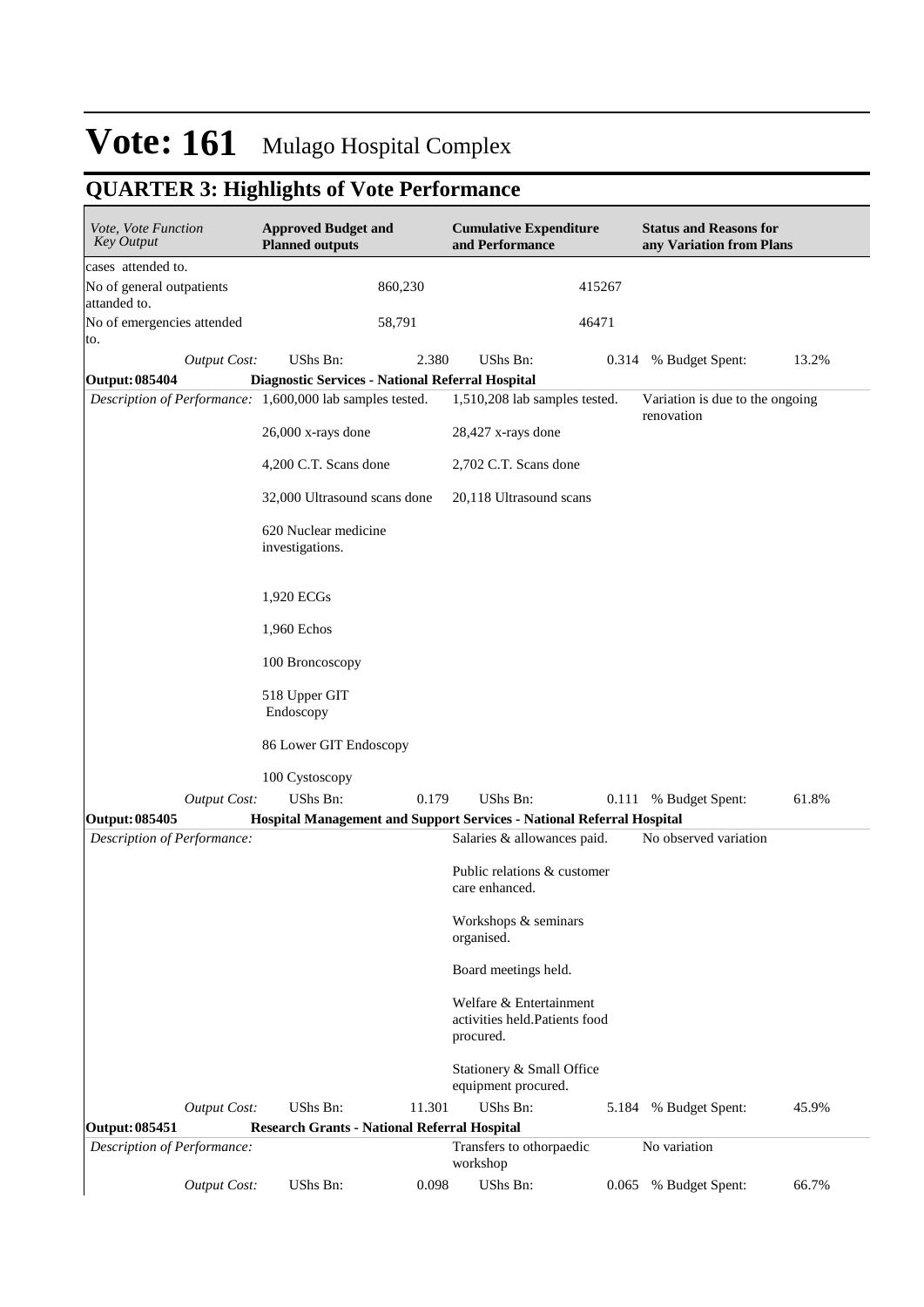## **QUARTER 3: Highlights of Vote Performance**

| <i>Vote, Vote Function</i><br><b>Key Output</b>         | <b>Approved Budget and</b><br><b>Planned outputs</b> |       | <b>Cumulative Expenditure</b><br>and Performance                           |                | <b>Status and Reasons for</b><br>any Variation from Plans |       |  |  |  |  |
|---------------------------------------------------------|------------------------------------------------------|-------|----------------------------------------------------------------------------|----------------|-----------------------------------------------------------|-------|--|--|--|--|
| Output: 085482                                          | <b>Staff houses construction and rehabilitation</b>  |       |                                                                            |                |                                                           |       |  |  |  |  |
| Description of Performance: construction of 100 housing | units(First phase)                                   |       | construction of 100 housing<br>units was continued (fourth slub)<br>phase) |                | Construction is still ongoing                             |       |  |  |  |  |
| Performance Indicators:                                 |                                                      |       |                                                                            |                |                                                           |       |  |  |  |  |
| No. of staff houses<br>rehabilitated                    |                                                      |       |                                                                            | 0 <sup>0</sup> |                                                           |       |  |  |  |  |
| No. of staff houses<br>constructed                      |                                                      | 100   |                                                                            | 00             |                                                           |       |  |  |  |  |
| <b>Output Cost:</b>                                     | UShs Bn:                                             | 5.020 | UShs Bn:                                                                   | 4.552          | % Budget Spent:                                           | 90.7% |  |  |  |  |
| <b>Vote Function Cost</b>                               | <b>UShs Bn:</b>                                      |       | 46.135 UShs Bn:                                                            |                | 30.612 % Budget Spent:                                    | 66.4% |  |  |  |  |
| <b>Cost of Vote Services:</b>                           | $UShs Bn$ :                                          |       | 46.135 UShs Bn:                                                            |                | <b>30.612</b> % Budget Spent:                             | 66.4% |  |  |  |  |

*\* Excluding Taxes and Arrears*

Reduction in the number patients due to renovation

#### **Table V2.2: Implementing Actions to Improve Vote Performance**

| <b>Planned Actions:</b>                                                                                                                                                                                                                                 | <b>Actual Actions:</b>                                                | <b>Reasons for Variation</b> |
|---------------------------------------------------------------------------------------------------------------------------------------------------------------------------------------------------------------------------------------------------------|-----------------------------------------------------------------------|------------------------------|
| Vote: 161 Mulago Hospital Complex                                                                                                                                                                                                                       |                                                                       |                              |
| Vote Function: 08 54 National Referral Hospital Services                                                                                                                                                                                                |                                                                       |                              |
| lobby for additional funding                                                                                                                                                                                                                            | Lobbying is continuous                                                | No variaton                  |
| Submit the vacancies to Health Service<br>for recruitment                                                                                                                                                                                               | Recruitment plan submitted                                            | No variaton                  |
| The hospital shall continue to lobby<br>Government and other partners for<br>procurement of medical equipment. The<br>sector will also explore modalities for<br>partnering with the private sector in the<br>area of equipment under the PPP modality. | Yashoda Hospital in india was visited<br>to benchmark best practices. | No variaton                  |

### *V3: Details of Releases and Expenditure*

*This section provides a comprehensive summary of the outputs delivered by the Vote and further details of Vote expenditures by Vote Function and Expenditure Item.*

#### **Table V3.1: GoU Releases and Expenditure by Output\***

| <b>Billion Uganda Shillings</b>                                        | Approved      | <b>Released</b> | <b>Spent</b> | $%$ GoU       | $%$ GoU       | $%$ GoU      |
|------------------------------------------------------------------------|---------------|-----------------|--------------|---------------|---------------|--------------|
|                                                                        | <b>Budget</b> |                 |              | <b>Budget</b> | <b>Budget</b> | Releases     |
|                                                                        |               |                 |              | Released      | <i>Spent</i>  | <i>Spent</i> |
| VF:0854 National Referral Hospital Services                            | 38.13         | 29.09           | 28.71        | 76.3%         | 75.3%         | 98.7%        |
| Class: Outputs Provided                                                | 33.02         | 24.38           | 24.09        | 73.8%         | 73.0%         | 98.8%        |
| 085401 Inpatient Services - National Referral Hospital                 | 23.57         | 19.18           | <b>19.00</b> | 81.4%         | 80.6%         | 99.1%        |
| 085402 Outpatient Services - National Referral Hospital                | 0.42          | 0.33            | 0.31         | 78.6%         | 74.6%         | 94.9%        |
| 085404 Diagnostic Services - National Referral Hospital                | 0.14          | 0.12            | 0.13         | 83.5%         | 94.5%         | 113.2%       |
| Hospital Management and Support Services - National Referral<br>085405 | 8.86          | 4.75            | 4.64         | 53.6%         | 52.4%         | 97.7%        |
| Hospital                                                               |               |                 |              |               |               |              |
| <b>Immunisation Services</b><br>085407                                 | 0.03          | 0.01            | 0.00         | $25.0\%$      | $8.0\%$       | 32.0%        |
| Class: Outputs Funded                                                  | 0.10          | 0.07            | 0.07         | 75.0%         | 66.7%         | 88.9%        |
| 085451 Research Grants - National Referral Hospital                    | 0.10          | 0.07            | 0.07         | 75.0%         | 66.7%         | 88.9%        |
| Class: Capital Purchases                                               | 5.02          | 4.63            | 4.55         | 92.3%         | 90.7%         | 98.3%        |
| 085482 Staff houses construction and rehabilitation                    | 5.02          | 4.63            | 4.55         | 92.3%         | 90.7%         | 98.3%        |
| <b>Total For Vote</b>                                                  | 38.13         | 29.09           | 28.71        | 76.3%         | 75.3%         | 98.7%        |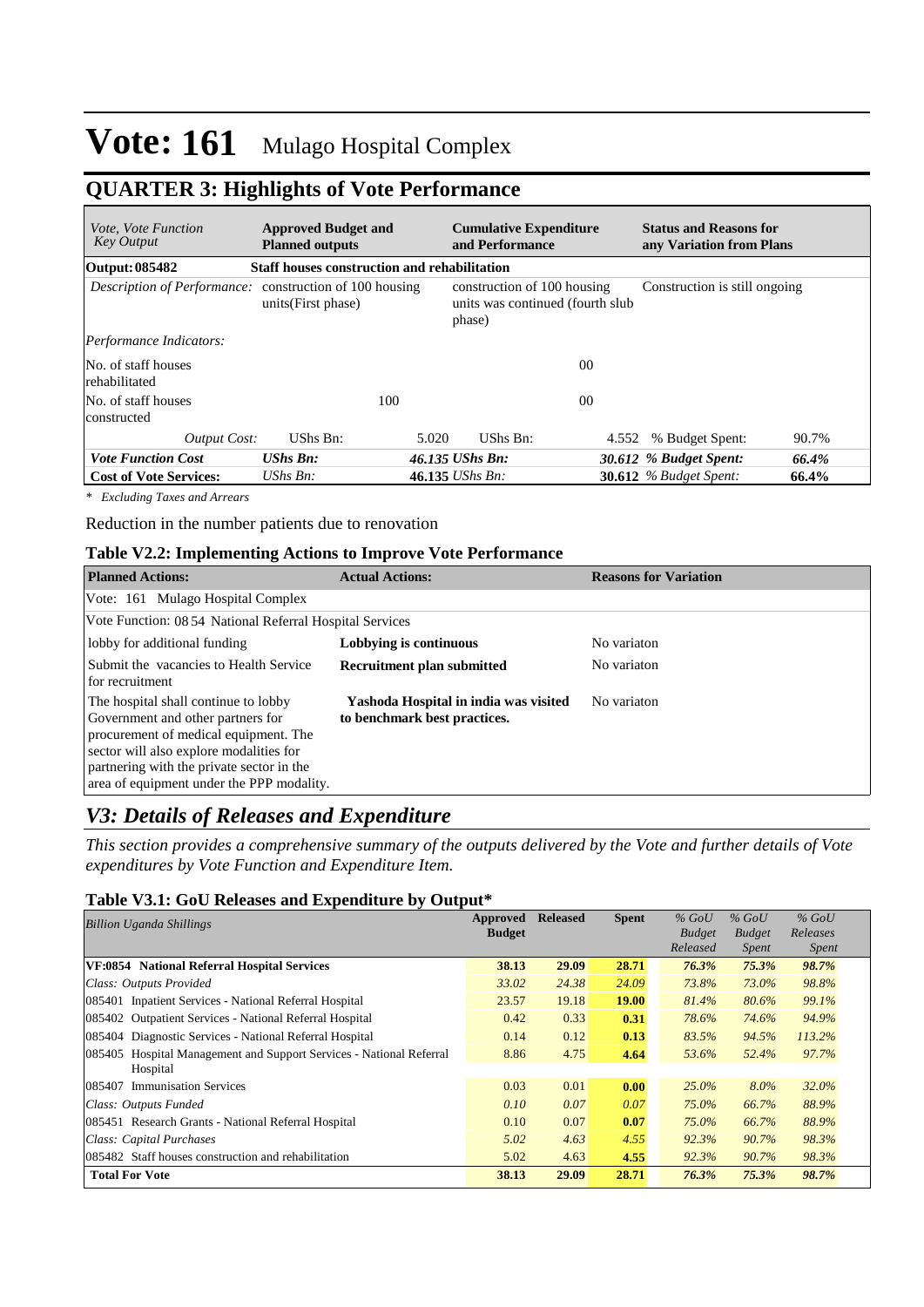## **QUARTER 3: Highlights of Vote Performance**

*\* Excluding Taxes and Arrears*

### **Table V3.2: 2014/15 GoU Expenditure by Item**

| <b>Billion Uganda Shillings</b>                         | <b>Approved</b><br><b>Budget</b> | <b>Releases</b> | <b>Expend-</b><br>iture | % Budged<br><b>Released</b> | % Budget<br><b>Spent</b> | %Releases<br><b>Spent</b> |
|---------------------------------------------------------|----------------------------------|-----------------|-------------------------|-----------------------------|--------------------------|---------------------------|
| <b>Output Class: Outputs Provided</b>                   | 33.02                            | 24.38           | <b>24.09</b>            | 73.8%                       | 73.0%                    | 98.8%                     |
| 211101 General Staff Salaries                           | 19.88                            | 15.03           | 14.93                   | 75.6%                       | 75.1%                    | 99.4%                     |
| 211103 Allowances                                       | 1.70                             | 1.28            | <b>1.25</b>             | 75.7%                       | 73.7%                    | 97.3%                     |
| 213001 Medical expenses (To employees)                  | 0.20                             | 0.15            | 0.15                    | 75.0%                       | 77.4%                    | 103.2%                    |
| 213002 Incapacity, death benefits and funeral expenses  | 0.14                             | 0.11            | 0.10                    | 75.0%                       | 73.2%                    | 97.6%                     |
| 221001 Advertising and Public Relations                 | 0.11                             | 0.08            | 0.06                    | 67.9%                       | 51.4%                    | 75.6%                     |
| 221002 Workshops and Seminars                           | 0.08                             | 0.06            | 0.06                    | 75.0%                       | 74.9%                    | 99.8%                     |
| 221003 Staff Training                                   | 0.27                             | 0.20            | 0.18                    | 75.0%                       | 68.0%                    | 90.7%                     |
| 221006 Commissions and related charges                  | 0.02                             | 0.02            | 0.02                    | 76.7%                       | 75.3%                    | 98.1%                     |
| 221007 Books, Periodicals & Newspapers                  | 0.01                             | 0.01            | 0.01                    | 75.0%                       | 51.4%                    | 68.6%                     |
| 221008 Computer supplies and Information Technology (IT | 0.05                             | 0.04            | 0.04                    | 75.0%                       | 72.8%                    | 97.1%                     |
| 221009 Welfare and Entertainment                        | 0.12                             | 0.09            | 0.09                    | 75.0%                       | 70.0%                    | 93.4%                     |
| 221010 Special Meals and Drinks                         | 1.99                             | 1.49            | <b>1.49</b>             | 75.1%                       | 75.1%                    | 100.0%                    |
| 221011 Printing, Stationery, Photocopying and Binding   | 0.16                             | 0.12            | 0.12                    | 75.0%                       | 76.2%                    | 101.6%                    |
| 221012 Small Office Equipment                           | 0.03                             | 0.02            | 0.02                    | 75.0%                       | 74.8%                    | 99.7%                     |
| 221016 IFMS Recurrent costs                             | 0.03                             | 0.02            | 0.02                    | 75.0%                       | 74.6%                    | 99.5%                     |
| 221020 IPPS Recurrent Costs                             | 0.03                             | 0.02            | 0.01                    | 75.0%                       | 49.8%                    | 66.4%                     |
| 222001 Telecommunications                               | 0.12                             | 0.09            | 0.09                    | 75.0%                       | 75.0%                    | 100.0%                    |
| 222002 Postage and Courier                              | 0.01                             | 0.01            | 0.00                    | 75.0%                       | 49.0%                    | 65.3%                     |
| 222003 Information and communications technology (ICT)  | 0.06                             | 0.04            | 0.05                    | 75.0%                       | 91.1%                    | 121.4%                    |
| 223003 Rent – (Produced Assets) to private entities     | 0.10                             | 0.08            | 0.07                    | 75.0%                       | 71.3%                    | 95.1%                     |
| 223004 Guard and Security services                      | 0.18                             | 0.13            | 0.12                    | 75.0%                       | 68.4%                    | 91.3%                     |
| 223005 Electricity                                      | 1.91                             | 1.43            | 1.43                    | 75.0%                       | 75.0%                    | 100.0%                    |
| 223006 Water                                            | 1.08                             | 0.81            | 0.81                    | 75.0%                       | 75.0%                    | 100.0%                    |
| 223007 Other Utilities- (fuel, gas, firewood, charcoal) | 0.03                             | 0.02            | 0.02                    | 75.0%                       | 70.5%                    | 94.1%                     |
| 224004 Cleaning and Sanitation                          | 0.45                             | 0.33            | 0.33                    | 75.0%                       | 74.9%                    | 99.8%                     |
| 224005 Uniforms, Beddings and Protective Gear           | 0.11                             | 0.08            | 0.08                    | 75.0%                       | 73.4%                    | 97.9%                     |
| 225001 Consultancy Services- Short term                 | 0.15                             | 0.11            | 0.11                    | 75.0%                       | 74.8%                    | 99.7%                     |
| 227001 Travel inland                                    | 0.28                             | 0.20            | 0.20                    | 73.2%                       | 72.9%                    | 99.6%                     |
| 227002 Travel abroad                                    | 0.25                             | 0.19            | 0.17                    | 75.0%                       | 68.6%                    | 91.4%                     |
| 227004 Fuel, Lubricants and Oils                        | 0.35                             | 0.25            | 0.24                    | 71.3%                       | 67.3%                    | 94.4%                     |
| 228001 Maintenance - Civil                              | 0.68                             | 0.51            | 0.42                    | 75.0%                       | 61.9%                    | 82.5%                     |
| 228002 Maintenance - Vehicles                           | 0.17                             | 0.14            | 0.16                    | 82.7%                       | 91.7%                    | 110.8%                    |
| 228003 Maintenance – Machinery, Equipment & Furniture   | 2.12                             | 1.09            | <b>1.11</b>             | 51.5%                       | 52.3%                    | 101.6%                    |
| 228004 Maintenance – Other                              | 0.16                             | 0.12            | 0.12                    | 75.0%                       | 70.3%                    | 93.8%                     |
| <b>Output Class: Outputs Funded</b>                     | 0.10                             | 0.07            | 0.07                    | 75.0%                       | 66.7%                    | 88.9%                     |
| 263106 Other Current grants (Current)                   | 0.10                             | $0.07\,$        | 0.07                    | 75.0%                       | 66.7%                    | 88.9%                     |
| <b>Output Class: Capital Purchases</b>                  | 5.02                             | 4.63            | 4.55                    | 92.3%                       | 90.7%                    | 98.3%                     |
| 231002 Residential buildings (Depreciation)             | 5.02                             | 4.63            | 4.55                    | 92.3%                       | 90.7%                    | 98.3%                     |
| <b>Output Class: Arrears</b>                            | 4.83                             | 4.83            | 4.83                    | 100.0%                      | 100.0%                   | $100.0\%$                 |
| 321612 Water arrears(Budgeting)                         | 4.73                             | 4.73            | 4.73                    | 100.0%                      | 100.0%                   | 100.0%                    |
| 321614 Electricity arrears (Budgeting)                  | 0.10                             | 0.10            | 0.10                    | 100.0%                      | 100.0%                   | 100.0%                    |
| <b>Grand Total:</b>                                     | 42.97                            | 33.92           | 33.54                   | 78.9%                       | 78.1%                    | 98.9%                     |
| <b>Total Excluding Taxes and Arrears:</b>               | 38.13                            | 29.09           | 28.71                   | 76.3%                       | 75.3%                    | 98.7%                     |

### **Table V3.3: GoU Releases and Expenditure by Project and Programme\***

| <b>Billion Uganda Shillings</b> | <b>Approved Released</b> | <b>Spent</b> | $%$ GoU | $\%$ GoU               | $%$ GoU |
|---------------------------------|--------------------------|--------------|---------|------------------------|---------|
|                                 | <b>Budget</b>            |              | Budget  | <b>Budget Releases</b> |         |
|                                 |                          |              |         |                        |         |
|                                 |                          |              |         |                        |         |